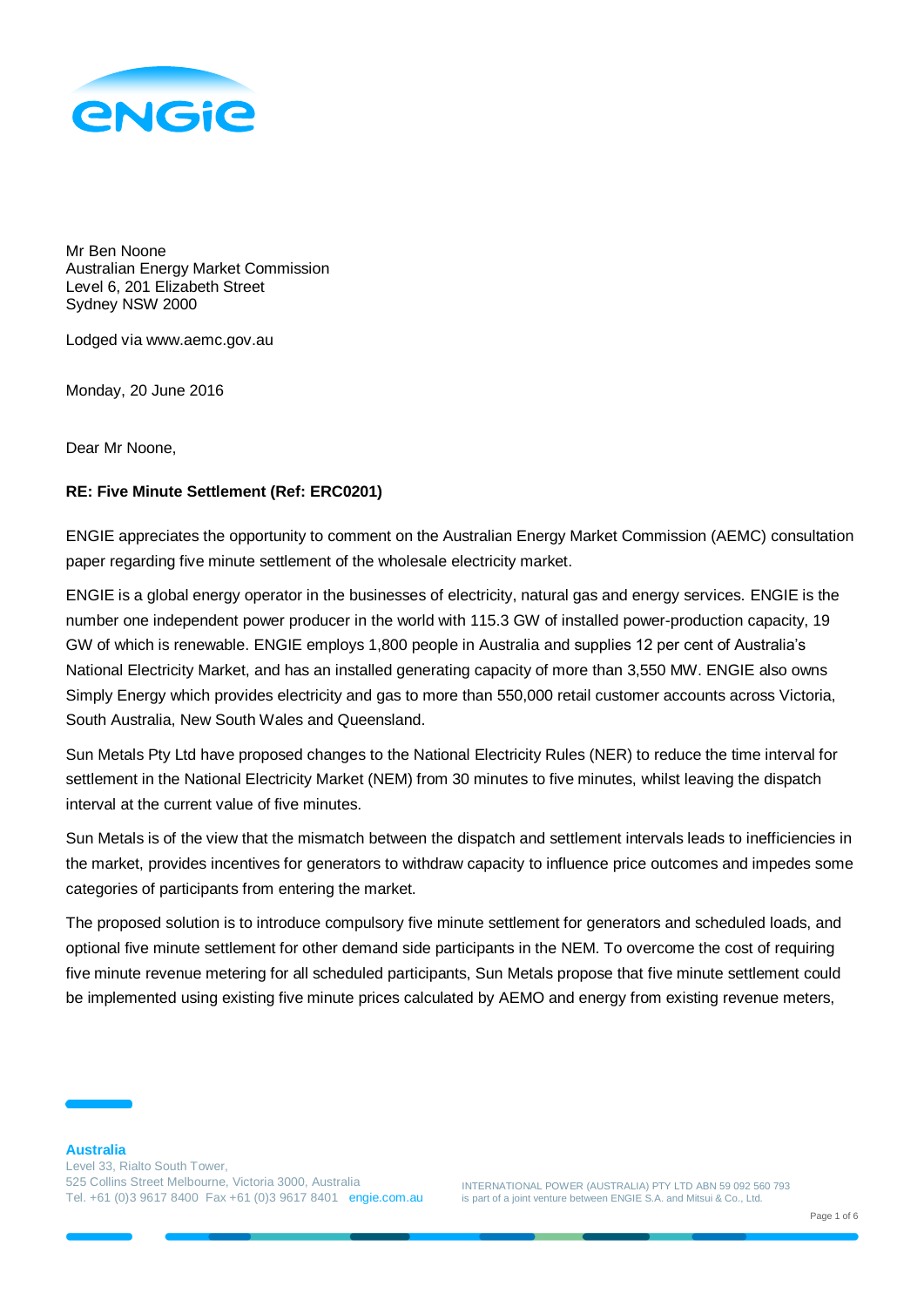

allocated to the five minute periods within a half hour using data from supervisory control and data acquisition (SCADA) systems.

Other wholesale market participants, including retailers and large consumers, could choose to be settled on either a five or 30 minute basis. All participants may choose, at their own cost, to install metering equipment capable of accurately measuring energy on a five minute basis.

The imbalance between the money earned by supply side participants settled on a five minute basis and the money paid by demand side participants settled on a 30 minute basis would be recovered entirely from those demand side participants who continue to be settled on a 30 minute basis.

The AEMC consultation paper sets out the proposed assessment framework to evaluate whether the proposed rule is likely to promote the NEO. That assessment framework includes the following factors:

- Prices that reflect the marginal cost of supply and value of its use
- Price risk exposure
- Price risk allocation
- Supply and demand side competition
- Regulatory and administrative burden

ENGIE supports the proposed assessment framework, noting that the AEMC have indicated that this may be refined during the consultation process.

In applying this assessment framework, ENGIE would encourage the AEMC to remain mindful of the practical realities that typically impact on both generator and demand side participants, and often prevent the achievement of theoretical efficiencies. For example, fast start generators that decide to start in response to a high five minute price signal in most cases will need more than five minutes before they are able to provide energy to the market. This reality has implications for both the current dispatch / settlement time frames, as well as the proposed five minute settlement.

The AEMC consultation paper has identified a number of issues for consultation, and has sought stakeholder comment on these. ENGIE has provided responses to some of the issues for consultation below.

## **Is there a problem?**

ENGIE agrees with the observation outlined by Sun Metals in their rule change proposal that the current five minute dispatch and 30 minute settlement process means that the price effectively changes after a participant has responded to a five minute signal. This change comes about through settlement price being determined at the end of each 30 minute trading interval by calculating the simple average of the preceding six dispatch intervals.

ENGIE also agrees that ideally, if a participant makes a decision at the start of a dispatch interval in response to the current spot price, then that same price should ultimately be used for settlement of that particular interval. If there were no other constraints or considerations, this would provide the purest and most efficient form of dispatch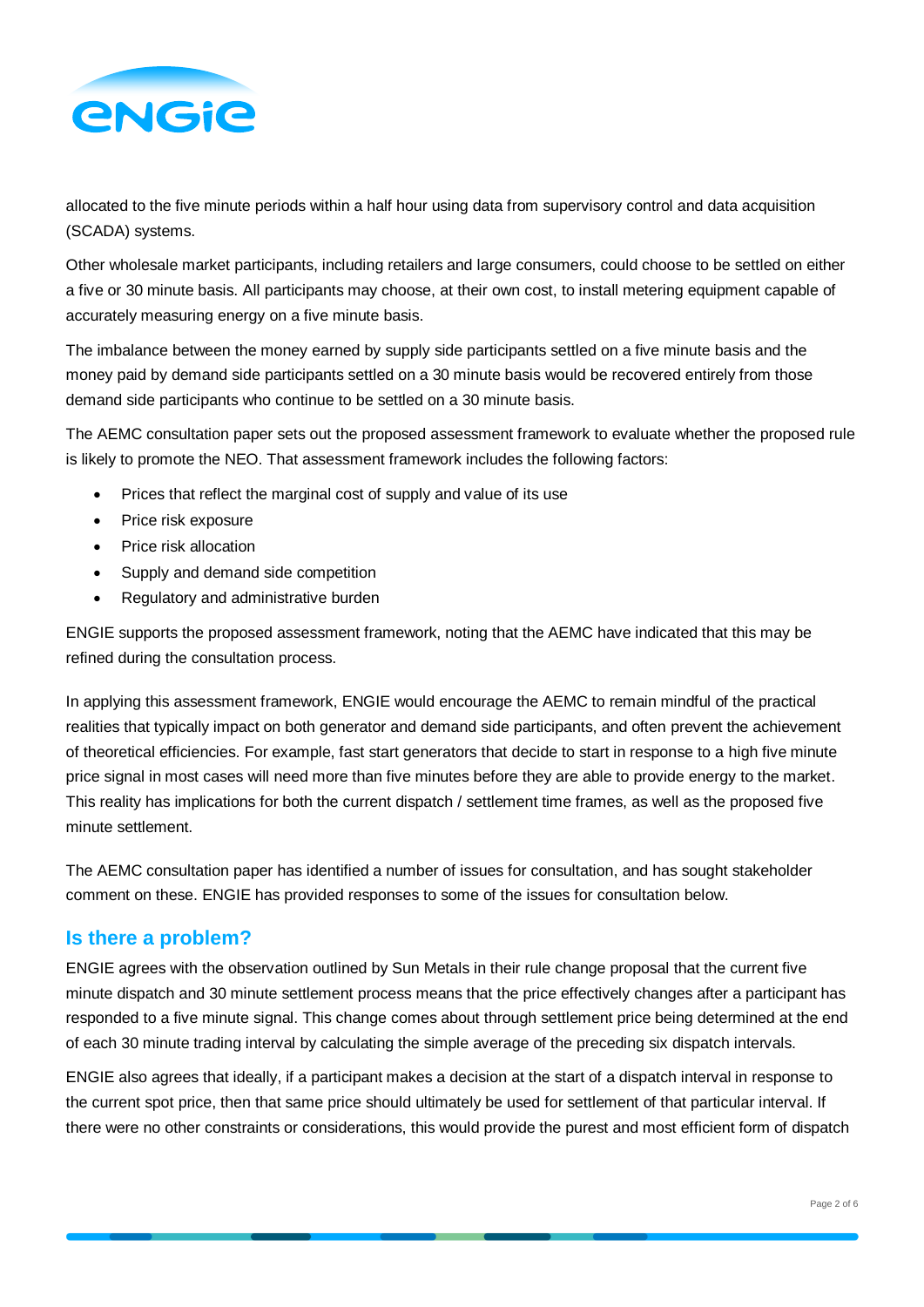

and pricing. However, the dynamics of the electricity industry coupled with the energy only design of the NEM impose a number of practical and financial constraints on achieving the purest outcome.

Sun Metals have highlighted that demand side participants who are exposed financially to the wholesale spot price in the NEM can see the 30 minute price increase above the level that they are willing to pay by price spikes that occur towards the end of the 30 minute period.

As well as considering the extent of the problem, it is equally important to consider how successful the proposed solution is likely to be, and whether it would introduce other issues.

If the rule change proposal were to be adopted and the settlement and dispatch cycles were both set to five minutes, only participants that were able to respond within the five minute interval would be able to appropriately manage their price and volume risks in the spot market. For example, base load generation that was already online and able to ramp reasonably quickly in response to changes in its dispatch target would in most instances, be able to achieve an efficient outcome.

ENGIE believes that particular consideration needs to be given to the category of generation in the NEM known as fast start generators. This category of generation is largely made up of gas turbine powered generators that are able to start from rest and achieve minimum operating output in a relatively short period of time. The NEM rules include a fast start inflexibility profile that requires fast start generators to specify:

- T1: time to synchronise
- T2: time to reach minimum operating level
- T3: time required at minimum operating level
- T4: time to shut down from minimum operating level

Fast start generators typically take greater than five minutes to start up and reach minimum operating level, which introduces a complexity given that the NEM dispatch process is limited to a five minute window. The fast start inflexibility profile was included in the NEM rules to provides a means of optimising fast start generator output each five minutes, whilst meeting the start up and shut down constraints of fast start generators which span across a number of five minute periods.

The time required for a fast start generator to synchronise to the power system and then increase generation to its minimum operating level is obtained by adding together the generators T1 and T2 values. For example, a fast start generator that has bid in  $T1 =$  three and  $T2 =$  six will require a total of nine minutes to start up and reach its minimum operating level.

ENGIE has examined a sample of generator bid data to identify the amount of fast start generation capable of responding within a five minute dispatch interval. The following graph, based on data extracted from NEM bid data for 15 June 2016<sup>1</sup>, identifies only a small proportion (approximately 450 MW) of fast start generation able to reach

<sup>1</sup> Data extracted from bid data:

l

[http://www.nemweb.com.au/REPORTS/CURRENT/Yesterdays\\_Bids\\_Reports/PUBLIC\\_YESTBID\\_201606150000\\_](http://www.nemweb.com.au/REPORTS/CURRENT/Yesterdays_Bids_Reports/PUBLIC_YESTBID_201606150000_20160616040518.zip) [20160616040518.zip](http://www.nemweb.com.au/REPORTS/CURRENT/Yesterdays_Bids_Reports/PUBLIC_YESTBID_201606150000_20160616040518.zip)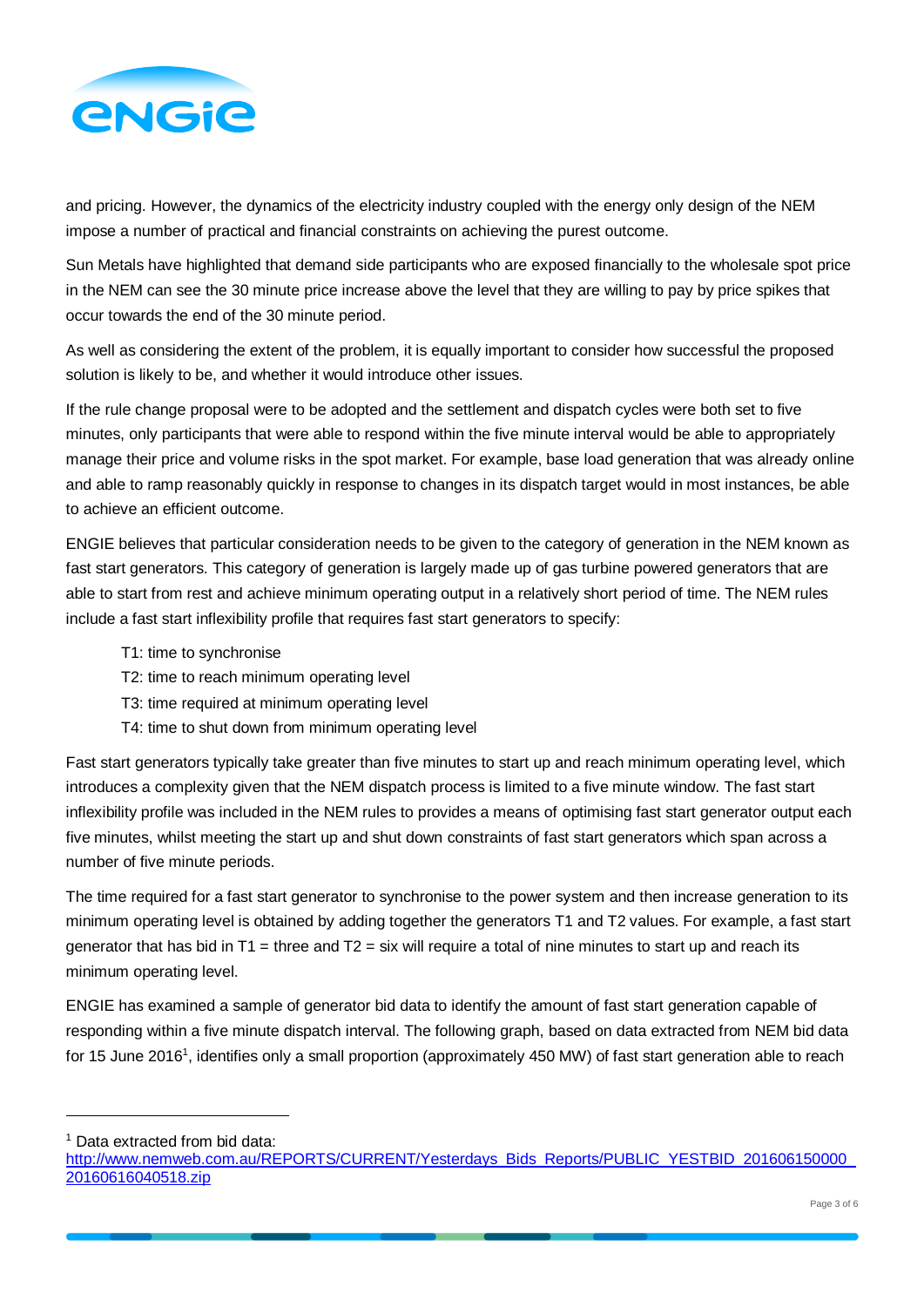

minimum operating level in five minutes or less. The majority of fast start generators require more than five minutes to start up and reach minimum output, as summarised in the following diagram.



*Graph showing the cumulative minimum MW available on 15 June 2016 from fast start generators in the NEM at different time frames. For example, at 5 minutes, approximately 450 MW in total could be dispatched, whereas after 20 minutes, nearly 2500 MW is available.*

Given that only a small proportion of fast start generators are able to provide any substantial MW response in five minutes or less, under five minute settlement it would not be possible for most fast start generators to have any certainty of the price that they will receive when being dispatched.

For example, suppose that a fast start generator has an offer price of \$300 and its T1 + T2 = ten minutes. Suppose that the 5 minute price suddenly increases to \$300 in interval D1. The fast start generator will be issued an instruction to start, but the generator will not be able to generate any power in interval D1. Suppose that the five minute price in D2 falls to \$50. The fast start generator has already commenced its start sequence and so will begin to generate power at the end of D2. If the five minute price for the subsequent periods D3 and beyond remains below \$300, the fast start generator will be operating below its offer price and therefore likely to be running at a loss.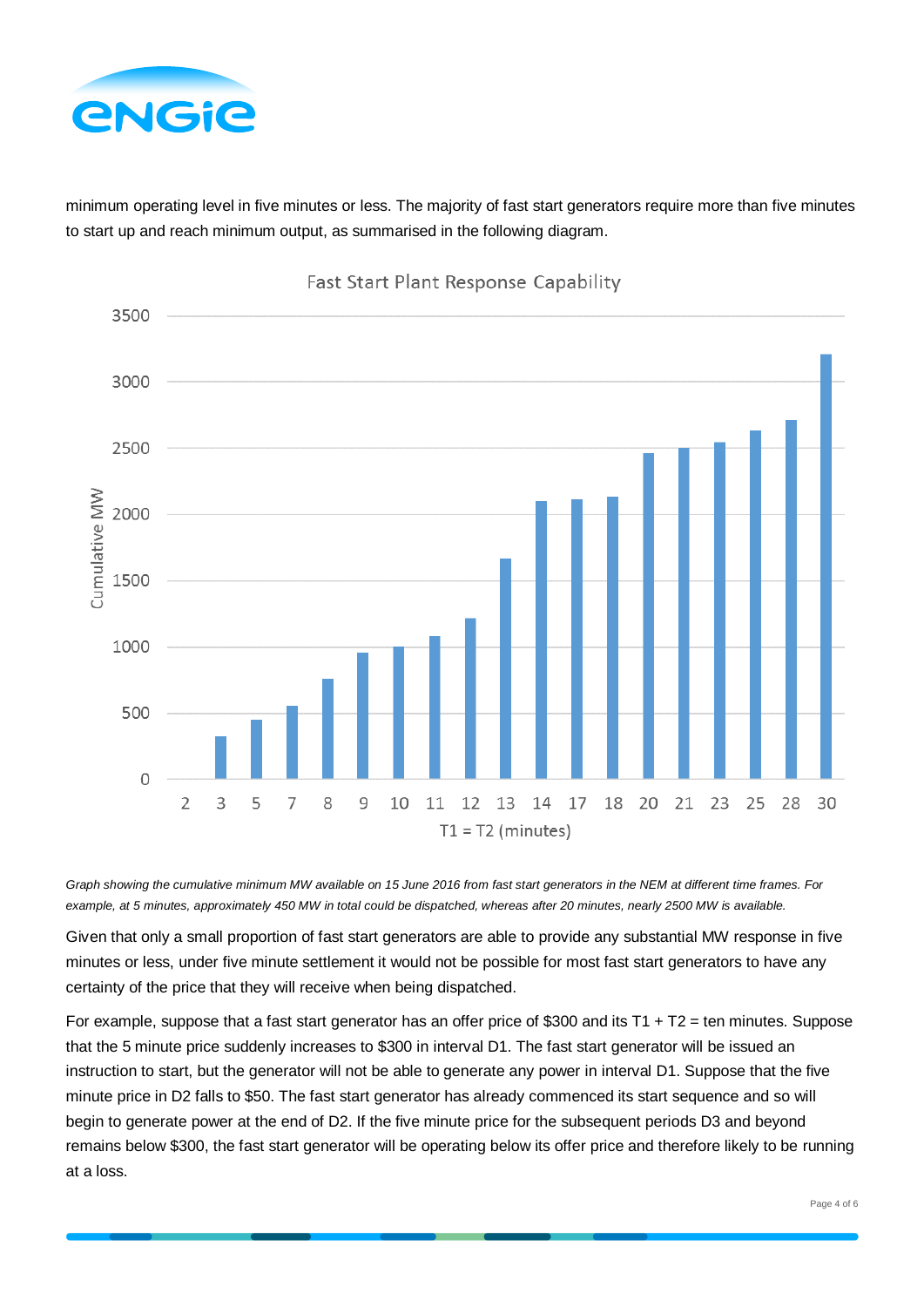

The current 30 minute settlement provides a smoothing effect by averaging out the six dispatch interval prices. This allows the fast start generators to have some confidence that even if a five minute price spike turns out to be fleeting, it will still influence the 30 minute price through the averaging process, providing the fast start generator with at least some confidence when it responds to a five minute price spike. This smoothing effect is also demonstrated in the example shown in figure 5.2 of the AEMC consultation paper.

Based on the above analysis, it is possible that a move to five minute settlement could provide a further disincentive for fast start generators in the NEM. Given the current uncertainty surrounding the impact of intermittent generation and the resultant price volatility, there is an increasing recognition that flexible plant, including fast start generation, needs to be maintained to fill in the gaps left by intermittent generation sources. Moving to a five minute settlement regime could diminish the incentive for fast start generators to remain in the NEM.

In summary, ENGIE agrees that the current five minute dispatch coupled with 30 minute settlement can lead to uncertainties and sub optimal outcomes for both the demand and supply sides of the NEM. ENGIE would argue however that market participants have invested to meet the current 30 minute arrangements and that the market has evolved to account for this and provides a means for fast start generators to respond to a five minute signal.

On balance, ENGIE suggests that the implications of a change to five minute settlement are somewhat difficult to predict and may impose unintended consequences.

## **SCADA**

The proposal seeks to avoid the need to install five minute revenue metering by using SCADA measurements as a means to profile the 30 minute revenue metered data, to obtain a proxy for the five minute energy delivered or consumed.

As set out in the consultation paper, unlike revenue metering SCADA metering is not subject to any accuracy standard, and typically has an error range which is much larger than revenue metering. SCADA data is also subject to periods of failed or missing data, and there are no standardised procedures in place that would overcome this deficiency.

SCADA metering provides a suitable means to monitor and operate the power system, which relies on a degree of precision, but is somewhat resilient to small errors in SCADA metering. The very large sums of money that are transacted in the NEM require a high level of accuracy and confidence in the metering data that underpins the settlement process, and this cannot be provided by SCADA metering.

For the reasons set out above, as well as the additional issues discussed in the consultation paper, ENGIE does not support the use of SCADA measurements in the revenue settlement processes of the NEM.

## **Settlement residue**

The proposal includes a proposition that five minute settlement be compulsory for scheduled generators, scheduled loads and scheduled network service providers, and optional for other participants. The likely implication of this is